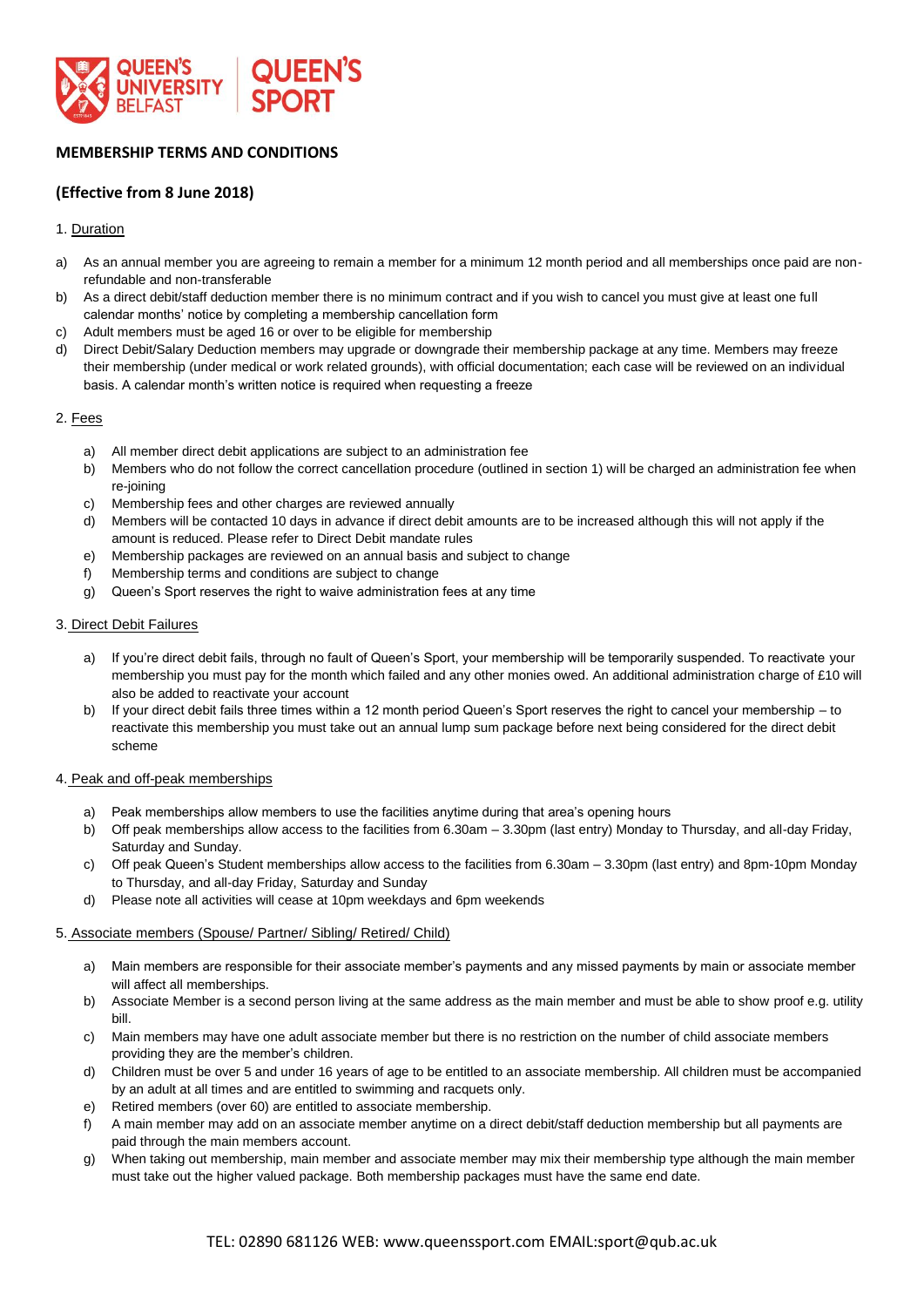h) Main members must be present when adding on an associate member and Queen's Students or Staff must show their valid student or staff cards.

## 6. Guests

a. Main members are allowed one guest at any time; they must be signed in and pay the guest rate per activity and must partake in the same activity as the member. (Please ask at reception).

## 7. Membership card

- a) Your membership card is for your use only and should not be used by anyone else. Should anyone be found using your card, your membership of Queen's Sport will be reviewed
- b) Queen's student cards being used by someone else will be sent to student records to determine the next course of action
- c) Your membership card or receipt must be shown upon request by any member of Queen's Sport staff. If you forget or fail to produce your membership card when requested a flag will go against your account. 3 flags against your account in any 6 month period could lead to entry refusal
- d) Photographs must be taken for security reasons and for our records. If member declines they must carry photographic identification each time they come in or they could be refused entry

## 8. Students

- a) A Queen's student is defined as one with a student card i.e. an enrolled student undertaking a degree, diploma or certificate course
- b) Students must have at least one year left of their course to apply for annual membership for themselves and any associate
- c) Students must provide their student card to gain access to Queen's Sport or provide photographic I.D. Students who consistently forget their cards may be refused entry
- d) Students may freeze their membership from start of June to end August each year (no variance on dates) but must give us at least one full calendar month written notice to activate this. Membership will then automatically begin from 1 September when the first payment will be taken.
- e) Student pay and play members are entitled to off peak access only (see section 4 for off-peak times)
- f) Memberships are available for 'Other Students' a valid student card must be shown at the time of application and member must have at least one full year of study left (proof may be required)
- g) Graduates or those leaving the university will no longer be considered a student and will have to move rates to continue their membership
- h) Students who sign up for a membership online, must provide evidence that they are a current student at Queen's University and will remain so for the full duration of the membership subscription.
- i) Other Students who sign up for a membership online, must provide evidence that they are a current student and will remain so for the full duration of the membership subscription.
- j) All students who sign up for a membership online will be asked for verification on their first visit.
- k) Failure to provide the correct verification will mean that the membership applied for online will not be valid. Other membership options will be made available for purchase. Refunds will not be available in this instance.

## 9. Staff

- a) Queen's staff must have a valid staff card and staff number in order to be eligible for Queen's staff Membership.
- b) Stranmillis and St Mary's staff are entitled to staff membership but must produce evidence that they are currently in their employment
- c) If a staff member leaves the University they must amend to the appropriate category if they wish to remain a Queen's Sport member.
- d) Staff with an off-peak membership are entitled to off peak access only (see section 4 for off-peak times)
- e) Staff who sign up for a membership online, must provide evidence that they are a current student and will remain so for the full duration of the membership subscription.
- f) Staff who sign up for a staff membership online, must provide evidence that they are a current staff members.
- g) Those who sign up for a staff membership online will be asked for verification on their first visit to Queen's Sport.
- h) Failure to provide the correct verification will mean that the membership applied for online will not be valid. Other membership options will be made available for purchase. Refunds will not be available in this instance.

#### 10. Graduates

- a) In order to be eligible for Graduate Membership the member must be a graduate of Queen's University. (Proof must be provided at application).
- b) Checks will be carried out with the Development & Alumni office to check that graduate members are actually graduates of Queen's University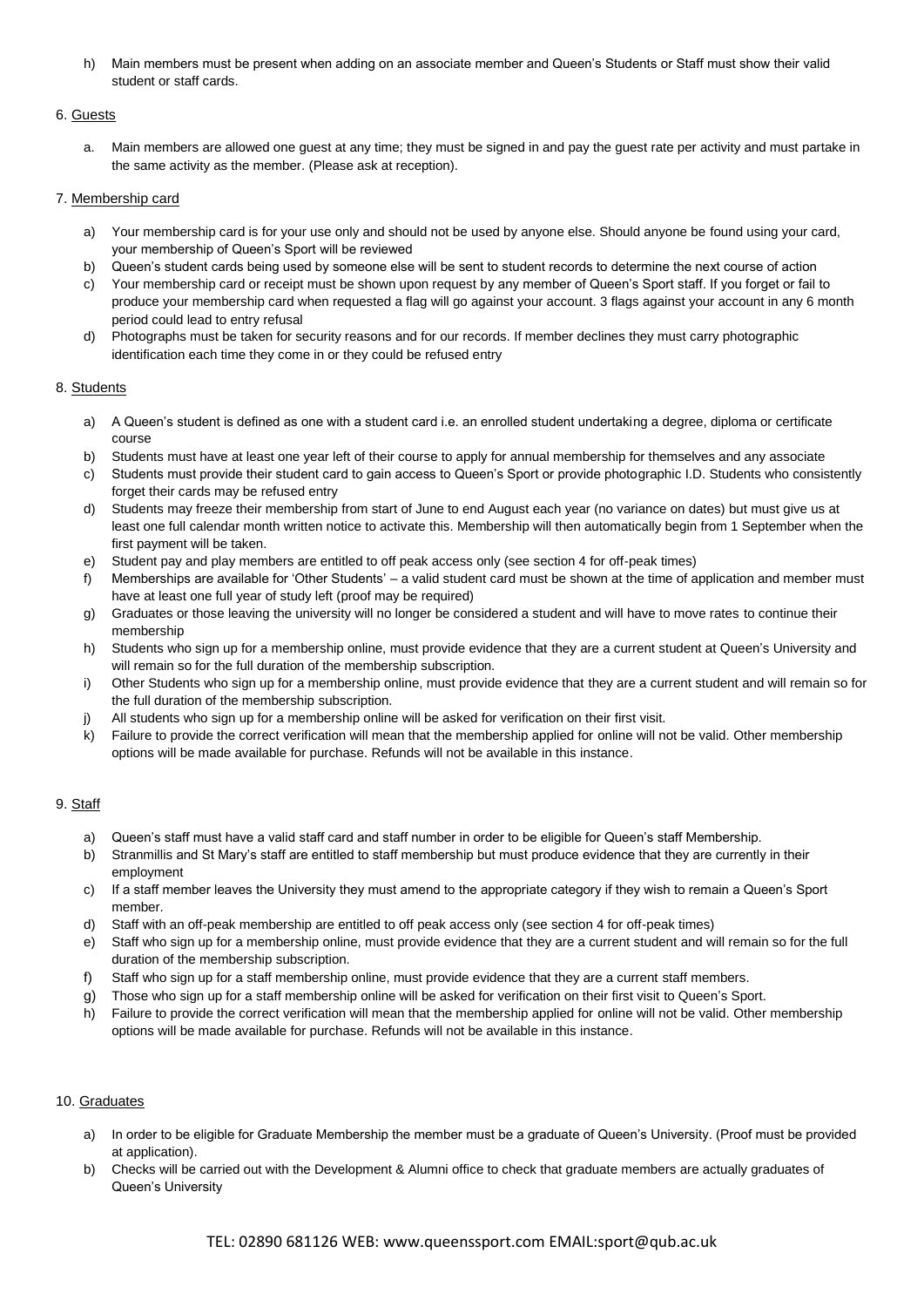- c) Graduates must provide a copy of their degree certificate to apply for the Graduate membership packages
- d) Graduates who sign up for a membership online, must provide evidence that they are a Queen's Graduate.
- e) Those who sign up for a Queen's Graduate membership online will be asked for verification on their first visit to Queen's Sport.
- f) Failure to provide the correct verification will mean that the membership applied for online will not be valid. Other membership options will be made available for purchase. Refunds will not be available in this instance.

## 11. Public

a) Public membership is available to all members of the community

## 12. Gym Usage

- a) The gyms are only available to members or guests of members who are 16 years old and over.
- b) All members wishing to use the gyms must complete an Induction prior to first use. Inductions must be repeated if there is a lapse in membership of 12 months or more OR if the equipment in the gyms change significantly. On-line inductions are available at the Queen's Sport website.
- c) Members must read the Health Commitment Statement before using any facility of the Club, in order to assess your own fitness level and suitability for a proposed exercise programme and/or use of the facilities.
- d) The Member warrants and represents that he/she is in good physical condition and that he/she knows of no medical or other reason why he or she is not capable of engaging in active or passive exercise and that such exercise would not be detrimental to his/her health, safety, comfort or physical condition.
- e) Members are asked never to allow anyone to enter the gym. All valid users can gain access using their membership card or temporary access codes. Members who allow others to enter may invalidate their membership.
- f) Use all equipment for the purposes they are designed for**,** failure to do so may result in injury to yourself or others for which Queen's Sport cannot be held responsible. If you are unsure of how to use any of the equipment please ask a member of staff.
- g) Whilst a member it is your responsibility to inform Queen's Sport if there are any changes to your health that may affect your ability to exercise in a safe manner.
- h) All-Inclusive and Fitness Members must complete an induction. Inductions can be booked through Queen's Sport reception, or alternatively an induction can be completed online at[: www.queenssport.com](http://www.queenssport.com/)
- i) Do not bring any personal belongings into the gyms, use the lockers provided.
- j) At busy times please restrict your use of the cardiovascular machines to 20 minutes to allow others to use the machines.
- k) At busy times please use the resistance machines and weights responsibly. Allow other customers to use equipment in between sets and in rest periods.
- l) For health and safety reasons please return any equipment to its proper place after use.

#### 12. General

- a) Queen's Sport reserve the right to withdraw membership or prevent access to any individual or group whose behaviour is deemed inappropriate
- b) Please note that the Physical Education Centre is a no smoking environment
- c) We do not accept responsibility for any loss or damage to personal property or vehicles for members, guests or visitors
- d) We reserve the right to amend, alter or withdraw any activity, facility or programme without notice should it be necessary due to unforeseen circumstances or poor attendance
- e) Queen's Sport reserve the right to amend, alter or withdraw any terms and conditions as required and will inform members via internal communications

## **By becoming a member of Queen's Sport you are agreeing to the terms and conditions outlined above and to the customer charter guidelines on display for use of the facilities**